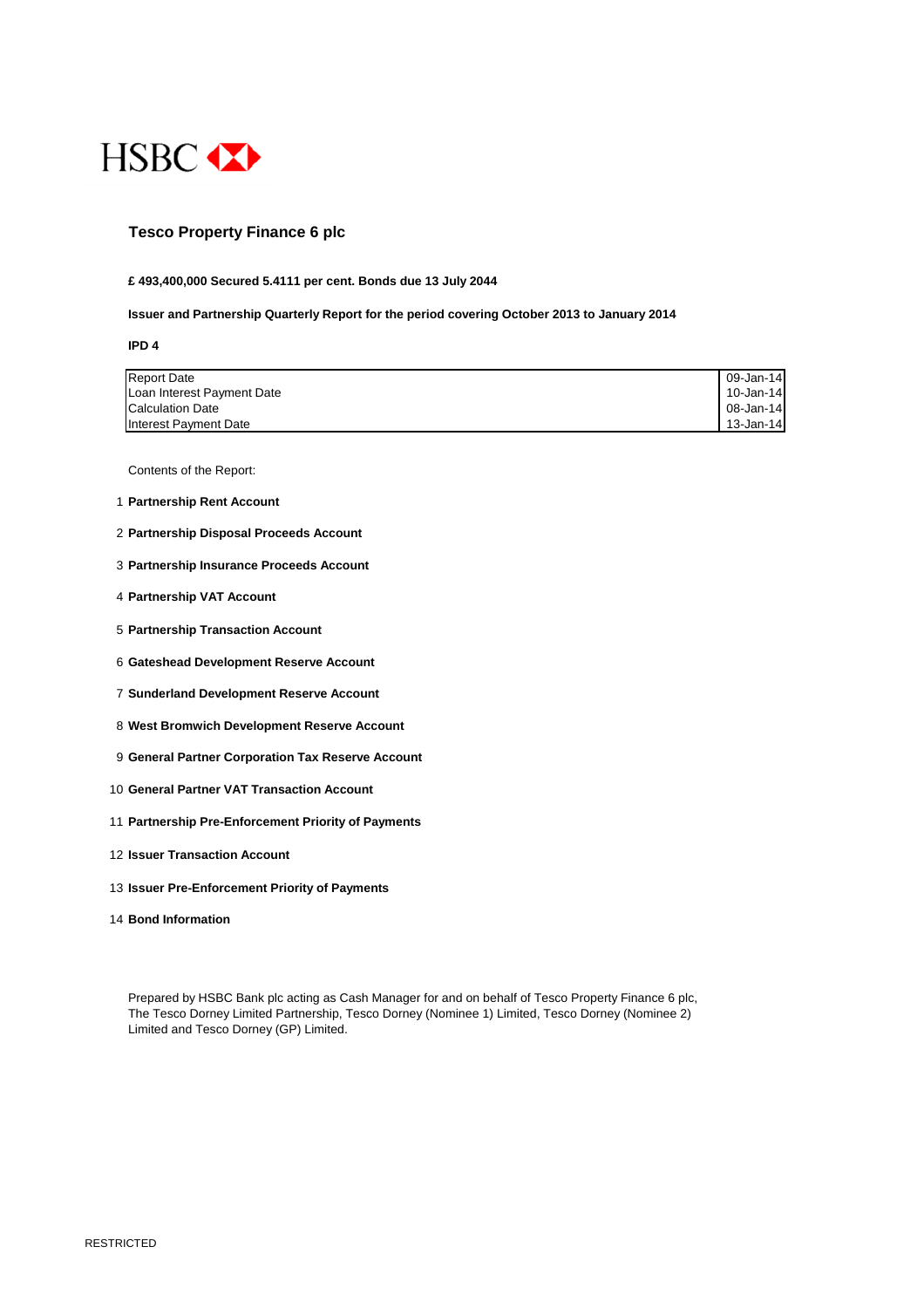#### **1. Partnership Rent Account 73763809**

| <b>DATE</b>  | <b>Opening Balance</b><br><b>ENTRY DETAILS</b> | 4,077.06 Cr<br>AMOUNT (£)<br>CR/DR |
|--------------|------------------------------------------------|------------------------------------|
|              |                                                |                                    |
| 30-Apr-13    | <b>REVERSAL</b>                                | 356,708.00 Dr                      |
| 30-Apr-13    | <b>REERSAL</b>                                 | 356,708.00 Cr                      |
| 01-May-13    | <b>Credit Interest</b>                         | 79.66 Cr                           |
| 09-May-13    | <b>Tax Refund</b>                              | $0.05$ Cr                          |
| 09-May-13    | <b>Tax Refund</b>                              | 19.22 Cr                           |
| 03-Jun-13    | <b>Credit Interest</b>                         | $0.57$ Cr                          |
| 19-Jun-13    | Tesco Rent                                     | 3,993,987.39 Cr                    |
| 01-Jul-13    | <b>Credit Interest</b>                         | 154.95 Cr                          |
| 10-Jul-13    | To Partnership Transaction Account             | 3,993,987.39 Dr                    |
| 01-Aug-13    | <b>Credit Interest</b>                         | 129.30 Cr                          |
| 02-Sep-13    | <b>Credit Interest</b>                         | $0.59$ Cr                          |
| 25-Sep-13    | <b>Tesco Rent</b>                              | 2,550,226.50 Cr                    |
| 27-Sep-13    | <b>Tesco Rent</b>                              | 35,213.87 Cr                       |
| 27-Sep-13    | <b>Tesco Rent</b>                              | 845,132.88 Cr                      |
| 01-Oct-13    | <b>Credit Interest</b>                         | 67.40 Cr                           |
| 03-Oct-13    | <b>Tesco Rent</b>                              | 1,827,585.00 Cr                    |
| 10-Oct-13    | To Partnership Transaction Account             | 5,258,158.25 Dr                    |
| 01-Nov-13    | <b>Credit Interest</b>                         | 172.52 Cr                          |
| 02-Dec-13    | <b>Credit Interest</b>                         | 0.60 Cr                            |
| 20-Dec-13    | <b>Tesco Rent</b>                              | 3,854,065.61 Cr                    |
| 30-Dec-13    | <b>GH Rent</b>                                 | 880,346.75 Cr                      |
| $02$ -Jan-14 | <b>Credit Interest</b>                         | 169.84 Cr                          |
| $10$ -Jan-14 | To Partnership Transaction Account             | 4,734,412.36 Dr                    |
|              | <b>Closing Balance</b>                         | 4,871.76 Cr                        |

**3.Partnership Insurance Proceeds Account**

## **4. Partnership VAT Account 73763511**

Г

|             | <b>Opening Balance</b>          | $0.00$ Cr           |
|-------------|---------------------------------|---------------------|
| <b>DATE</b> | <b>ENTRY DETAILS</b>            | CR/DR<br>AMOUNT (£) |
|             |                                 |                     |
| 13-Feb-13   | <b>VAT Funding</b>              | 181,365.15 Cr       |
| 10-Apr-13   | Vat on Rent (From Rent Account) | 356,708.00 Cr       |
| 30-Apr-13   | Reversal (Vat on rent)          | 356,708.00 Dr       |
| 24-May-13   | <b>HMRC</b>                     | 13,251.79 Dr        |
| 19-Jun-13   | <b>Tesco</b>                    | 683,395.53 Cr       |
| 08-Jul-13   | <b>Tesco</b>                    | 115,401.94 Cr       |
| 20-Aug-13   | Vat Payment                     | 950.00 Dr           |
| 20-Aug-13   | Vat Payment                     | 683,395.53 Dr       |
| 23-Aug-13   | <b>HMRC Payment</b>             | 114,451.94 Dr       |
| 25-Sep-13   | <b>Tesco</b>                    | 510,045.30 Cr       |
| 27-Sep-13   | Tesco                           | 176,069.35 Cr       |
| 03-Oct-13   | Tesco                           | 365,517.00 Cr       |
| 29-Oct-13   | <b>HMRC</b>                     | 688,819.53 Dr       |
| 20-Nov-13   | <b>HMRC</b>                     | 337,073.00 Dr       |
| 20-Dec-13   | Tesco                           | 770,813.13 Cr       |
| 30-Dec-13   | <b>GH Vat</b>                   | 176,069.35 Cr       |
|             |                                 |                     |
|             |                                 |                     |
|             | <b>Closing Balance</b>          | 1,140,734.96 Cr     |

- 12

# **5. Partnership Transaction Account 73763538**

|                                                                                   | <b>Opening Balance</b>                                                                                                           | 1,429,672.06 Cr                                                                                 |       |
|-----------------------------------------------------------------------------------|----------------------------------------------------------------------------------------------------------------------------------|-------------------------------------------------------------------------------------------------|-------|
| <b>DATE</b>                                                                       | <b>ENTRY DETAILS</b>                                                                                                             | AMOUNT (£)                                                                                      | CR/DR |
| 06-Jan-14<br>$10$ -Jan-14<br>10-Jan-14<br>$10 - Jan-14$<br>10-Jan-14<br>10-Jan-14 | <b>Credit Interest</b><br><b>Transfer from Rent</b><br>Trustee Fee<br><b>Ongoing Fee</b><br>Expenses<br>Partnership Swap payment | 799.80 Cr<br>4,734,412.36 Cr<br>$1,500.00$ Dr<br>23,305.39 Dr<br>8,413.00 Dr<br>1,419,968.24 Cr |       |
| $10$ -Jan-14                                                                      | Partnership Debt                                                                                                                 | 6,674,591.85 Dr                                                                                 |       |
| 10-Jan-14                                                                         | Spenc Hill                                                                                                                       |                                                                                                 | Dr    |
|                                                                                   | <b>Closing Balance</b>                                                                                                           | 877,042.22 Cr                                                                                   |       |
|                                                                                   | Expense Reserve Ledger - Max GBP 500,000.00                                                                                      |                                                                                                 |       |
|                                                                                   | $10$ -Jan-14                                                                                                                     | Date<br>48,068.23 Cr                                                                            |       |
|                                                                                   | <b>Balance</b>                                                                                                                   | 48,068.23                                                                                       |       |

# **6. Gateshead Development Reserve Account 73763790**

|             | <b>Opening Balance</b>          | $0.00$ Cr        |       |
|-------------|---------------------------------|------------------|-------|
| <b>DATE</b> | <b>ENTRY DETAILS</b>            | AMOUNT (£)       | CR/DR |
|             |                                 |                  |       |
|             | 13-Feb-13 From Closing          | 31,377,265.11 Cr |       |
|             | 01-Mar-13 Credit Interest       | 2,063.16 Cr      |       |
|             | 01-Apr-13 Credit Interest       | 3,997.64 Cr      |       |
|             | 01-May-13 Credit Interest       | 3,869.18 Cr      |       |
|             | 03-Jun-13 Spen Hill - Gateshead | 5,400,851.00 Dr  |       |
|             | 03-Jun-13 Credit Interest       | 4,256.62 Cr      |       |
|             | 01-Jul-13 Credit Interest       | 2,990.70 Cr      |       |
|             | 01-Aug-13 Credit Interest       | 3,311.51 Cr      |       |
|             | 21-Aug-13 Spen Hill - Gateshead | 10,108,105.19 Dr |       |
|             | 02-Sep-13 Credit Interest       | 2,920.29 Cr      |       |
|             | 01-Oct-13 Credit Interest       | 1,893.94 Cr      |       |
|             | 01-Nov-13 Credit Interest       | 2,024.80 Cr      |       |
|             | 21-Nov-13 Spen Hill - Gateshead | 3,737,128.84 Dr  |       |
|             | 02-Dec-13 Credit Interest       | 1,856.12 Cr      |       |
|             | 02-Jan-14 Credit Interest       | 1,549.20 Cr      |       |
|             |                                 |                  |       |
|             |                                 |                  |       |
|             | <b>Closing Balance</b>          | 12,161,913.24 Cr |       |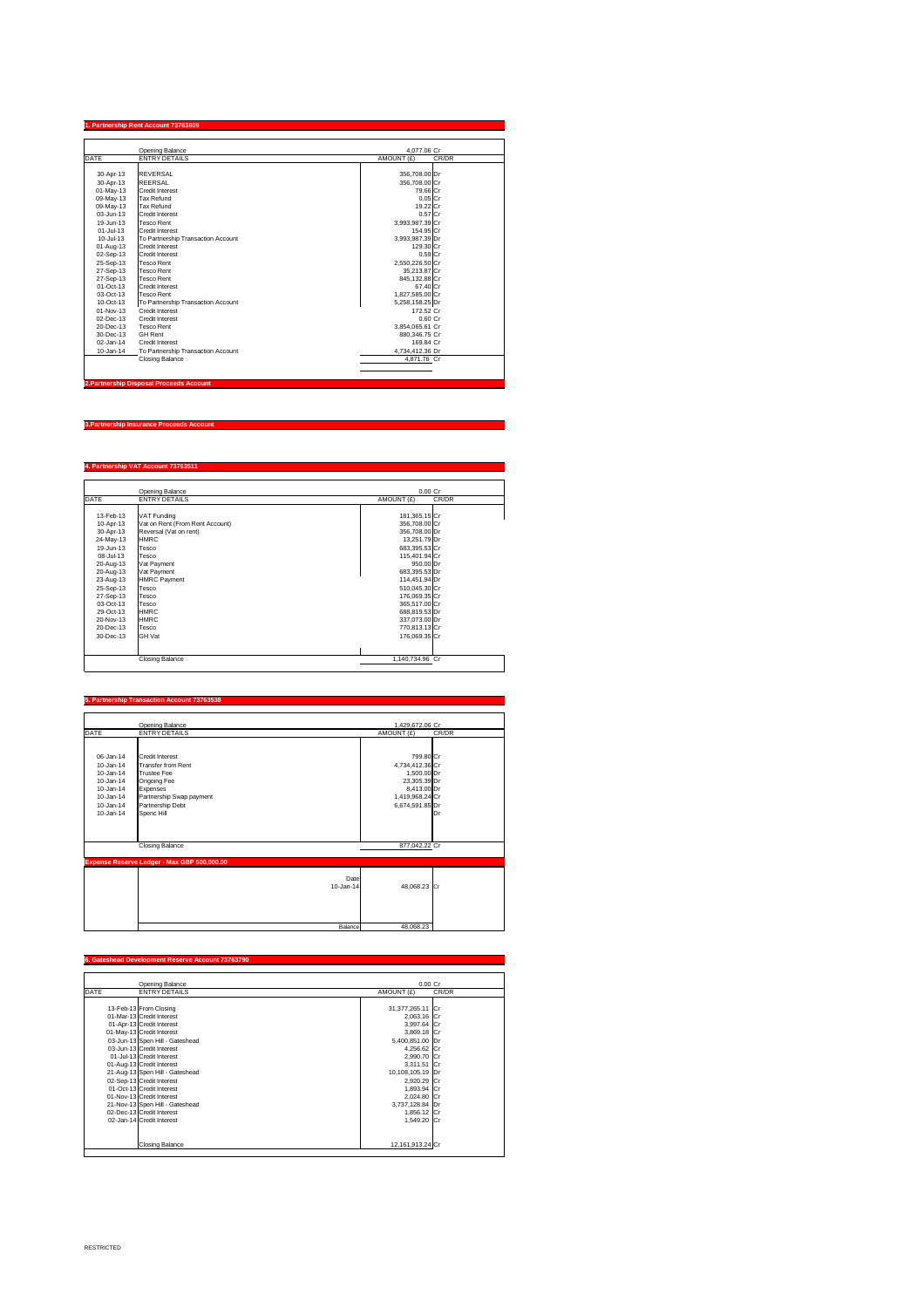|                  | <b>Opening Balance</b>                                      | 0.00 Cr          |       |
|------------------|-------------------------------------------------------------|------------------|-------|
|                  | <b>ENTRY DETAILS</b>                                        | AMOUNT (£)       | CR/DR |
|                  | 13-Feb-13 From Closing                                      | 1,595,506.91 Cr  |       |
|                  | 01-Mar-13 Credit Interest                                   | 104.91 Cr        |       |
|                  |                                                             | 203.28           | Cr    |
|                  | 01-Apr-13 Credit Interest                                   | 196.74           |       |
|                  | 01-May-13 Credit Interest                                   |                  | Cr    |
|                  | 03-Jun-13 Spen Hill - Sunderland                            | 33,633.50        | Dr    |
|                  | 03-Jun-13 Credit Interest                                   | 216.45           | Cr    |
|                  | 01-Jul-13 Credit Interest                                   | 179.81           | Cr    |
|                  | 01-Aug-13 Credit Interest                                   | 199.09           | Cr    |
|                  | 02-Sep-13 Credit Interest                                   | 205.54           | Cr    |
|                  | 01-Oct-13 Credit Interest                                   | 186.30           | Cr    |
|                  | 01-Nov-13 Credit Interest                                   | 199.17           | Cr    |
|                  | 02-Dec-13 Credit Interest                                   | 199.19           | Cr    |
|                  | 02-Jan-14 Credit Interest                                   | 199.22           | Cr    |
|                  | <b>Closing Balance</b>                                      | 1,563,963.11 Cr  |       |
|                  | 8. West Bromwich Development Reserve Account 73763774       |                  |       |
|                  |                                                             |                  |       |
| <b>DATE</b>      | <b>ENTRY DETAILS</b>                                        | AMOUNT (£)       | CR/DR |
|                  | 13/02/2013 From closing                                     | 28,162,023.59 Cr |       |
|                  | 01/03/2013 Credit Interest                                  | 1,851.75 Cr      |       |
|                  | 01/04/2013 Credit Interest                                  | 3,588.00 Cr      |       |
|                  | 01/05/2013 Credit Interest                                  | 3,472.70 Cr      |       |
| 03/06/2013 Tesco |                                                             | 6,188,169.97 Dr  |       |
|                  | 03/06/2013 Credit Interest                                  | 3,820.44 Cr      |       |
|                  | 01/07/2013 Credit Interest                                  | 2,529.96 Cr      |       |
|                  | 01/08/2013 Credit Interest                                  | 2,801.35 Cr      |       |
| 21/08/2013 Tesco |                                                             | 11,902,280.44 DR |       |
|                  |                                                             |                  |       |
|                  |                                                             |                  |       |
|                  | 02/09/2013 Credit Interest                                  | 2,305.13 Cr      |       |
|                  | 01/10/2013 Credit Interest                                  | 1,202.74 Cr      |       |
|                  | 01/11/2013 Credit Interest                                  | 1,285.84 Cr      |       |
| 21/11/2013 Tesco |                                                             | 4,246,217.61 DR  |       |
|                  | 02/12/2013 Credit Interest                                  | 1,094.05 Cr      |       |
|                  | 02/01/2014 Credit Interest                                  | 745.19 Cr        |       |
|                  |                                                             |                  |       |
|                  | <b>Closing Balance</b>                                      | 5,850,052.72 Cr  |       |
|                  | 9. General Partner Corporation Tax Reserve Account 73763597 |                  |       |
|                  |                                                             |                  |       |

0.00

Closing Balance

## **10. General Partner Vat Transaction Account 73763511**

| DATE                                                 | <b>ENTRY DETAILS</b>         | AMOUNT (£)      | CR/DR |
|------------------------------------------------------|------------------------------|-----------------|-------|
|                                                      | 13/02/2013 From closing      | 181,365.15 Cr   |       |
| 10/04/2013 Transfer                                  |                              | 356,708.00 Cr   |       |
|                                                      | 30/04/2013 Reversal Trasnfer | 356,708.00 Dr   |       |
| 24/05/2013 HMRC                                      |                              | 13,251.79 Dr    |       |
| 19/06/2013 Tesco                                     |                              | 683,395.53 Cr   |       |
| 09/07/2013 TEsco                                     |                              | 115,401.94 Cr   |       |
| 20/08/2013 TEsco                                     |                              | 684,345.53 Dr   |       |
| 23/08/2013 HMRC                                      |                              | 114,451.94 Dr   |       |
| 25/09/2013 Tesco                                     |                              | 510,045.30 Cr   |       |
| 27/09/2013 Tesco                                     |                              | 176,069.35 Cr   |       |
| 03/10/2013 Tesco                                     |                              | 365,517.00 Cr   |       |
| 29/10/2013 HMRC                                      |                              | 688,819.53 Dr   |       |
| 20/11/2013 HMRC                                      |                              | 337,073.00 Dr   |       |
| 20/12/2013 Tesco                                     |                              | 770,813.13 Cr   |       |
| 30/12/2013 GH Vat                                    |                              | 176,069.35 Cr   |       |
|                                                      | <b>Closing Balance</b>       | 1,140,734.96 Cr |       |
|                                                      |                              |                 |       |
| 11. Partnership Pre-Enforcement Priority of Payments |                              |                 |       |

| Date      |                                                                                                          | <b>Funds Paid Out of</b><br>account(E) | <b>Funds Received into</b><br>account(E) |
|-----------|----------------------------------------------------------------------------------------------------------|----------------------------------------|------------------------------------------|
| 10-Jan-14 |                                                                                                          |                                        |                                          |
|           | <b>Partnership Available Funds</b>                                                                       |                                        |                                          |
|           |                                                                                                          |                                        |                                          |
|           | a Rental Income                                                                                          |                                        | 4,734,412.36                             |
|           | b Funds from Issuer under Partnership Swaps                                                              |                                        | 5,771,234.00                             |
|           | c From Partnership VAT Account                                                                           |                                        |                                          |
|           | d From Partnership Disposal Proceeds Account                                                             |                                        |                                          |
|           | e From Partnership Insurance Proceeds Account                                                            |                                        |                                          |
|           | Interest received by the Partnership Accounts and Rent Account                                           |                                        | 799.80                                   |
|           | g Eligible Investment Earnings by Partnership                                                            |                                        |                                          |
|           | h Advance under Partnership Expenses Facility<br>i Net proceeds of a CPO Disposal or a Mortgage Property |                                        |                                          |
|           | j From 3rd anniversay of Closing, funds from Subordinated Loan Reserve Ledger                            |                                        |                                          |
|           | k Net proceeds of a disposal of a Mortgage Property                                                      |                                        |                                          |
|           | I Any other sums standing to the credit of the Partnership Transaction Ac                                |                                        |                                          |
|           | Partnership Expense Reserve Ledger                                                                       |                                        | 29,735.92                                |
|           | Interest Reserve Ledger                                                                                  |                                        | 570,962.15                               |
|           |                                                                                                          |                                        |                                          |
|           | <b>Partnership Pre-Enforcement Priority of Payments</b>                                                  |                                        |                                          |
|           | a Partnership Security Trustee Fees                                                                      | 1,500.00                               |                                          |
|           |                                                                                                          |                                        |                                          |
|           | b Issuer Security Trustee Fee, Bond Trustee, operating expenses of the Issuer                            | 17,305.39                              |                                          |
|           | (Ongoing Partnership Facility Fee)                                                                       |                                        |                                          |
|           | c Partnership Operating Expenses excluding GP UK Tax<br>d Partnership Operator Fee                       | 8,413.00                               |                                          |
|           | d Property Advisor Fee (Annual 40K)                                                                      |                                        |                                          |
|           | d Nominees Corporate Services Provider Fee                                                               |                                        |                                          |
|           | d Nominees Holdco Corporate Services Provider Fee                                                        |                                        |                                          |
|           | d Nominees Side Letter payments                                                                          |                                        |                                          |
|           | d Nominees Holdco Side Letter payments                                                                   |                                        |                                          |
|           | d Account Bank Fee                                                                                       |                                        |                                          |
|           | d Cash Manager Fee                                                                                       |                                        |                                          |
|           |                                                                                                          |                                        |                                          |
|           |                                                                                                          |                                        |                                          |

| d Issuer Account Bank, PPA CM, CSP Fee (Ongoing Partnership Facility Fee) | 5,250.00      |               |
|---------------------------------------------------------------------------|---------------|---------------|
|                                                                           |               |               |
| d Headlease payment                                                       |               |               |
| e Partnership Expenses Ledger payment (RPI Indexed)                       | 6,250.00      |               |
| f Partnership Debt Interest                                               | 6,674,591.85  |               |
| f Partnership Swap payment                                                | 4,351,265.76  |               |
| g Partnership Debt Principal                                              |               |               |
| Issuer Partnership Swap Termination Amount (Ongoing Partnership Facility  |               |               |
| $h$ Fee)                                                                  | 750.00        |               |
| i Property Pool Manager Fee (reserved)                                    |               |               |
| Partnership Swap Termination Amount                                       |               |               |
| k Partnership Expenses Ledger payment                                     | 41,818.23     |               |
| <b>I</b> AIteration Adjustment Rent                                       |               |               |
| m Substitution Adjustment Rent                                            |               |               |
| n Credited to Subordinated Loan Reserve Ledger                            |               |               |
| o Payments to the Subordinated Loan Facility Provider                     |               |               |
| p   Partnership Distribution Account                                      |               |               |
| Totals                                                                    | 11,107,144.23 | 11,107,144.23 |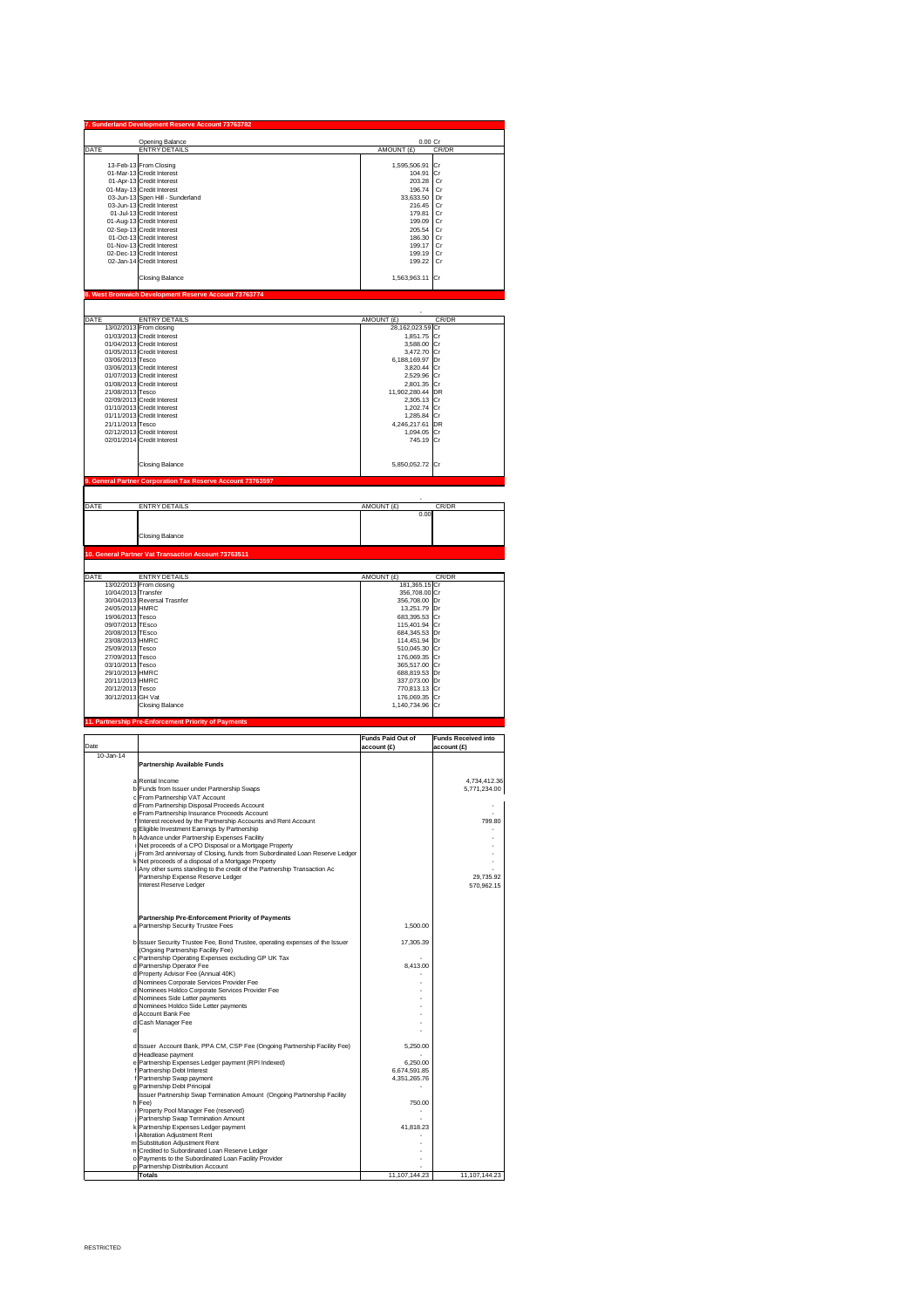|               | <b>Opening Balance</b> | 14,941.51           |  |
|---------------|------------------------|---------------------|--|
| <b>DATE</b>   |                        | CR/DR<br>AMOUNT (£) |  |
|               | <b>ENTRY DETAILS</b>   |                     |  |
| 01-Nov-13     | <b>Credit interest</b> | 111.93 Cr           |  |
| 02-Dec-13     | <b>Credit interest</b> | 1.92 $ Cr$          |  |
| 02-Jan-14     | <b>Credit interest</b> | $1.92$ Cr           |  |
| $13 - Jan-14$ | <b>Swaps Receipts</b>  | 10,122,499.76 Cr    |  |
| $13 - Jan-14$ | <b>Swap Pays</b>       | 10,122,499.76 Dr    |  |
| 13-Jan-14     | Partnership Debt       | 6,697,897.24 Cr     |  |
| $13 - Jan-14$ | Expenses               | 22,555.39 Dr        |  |
| $13 - Jan-14$ | <b>Notes</b>           | 6,674,591.85 Dr     |  |
|               |                        |                     |  |
|               |                        |                     |  |
|               |                        |                     |  |
|               | <b>Closing Balance</b> | 15,807.28 Cr        |  |

## **13. Issuer Pre-Enforcement Priority of Payments**

|              |                                                        | <b>Funds Paid Out of</b> | <b>Funds Received into</b> |
|--------------|--------------------------------------------------------|--------------------------|----------------------------|
| Date         |                                                        | account(E)               | account(E)                 |
| $13$ -Jan-14 |                                                        |                          |                            |
|              |                                                        |                          |                            |
|              |                                                        |                          |                            |
|              | <b>Issuer Available Funds</b>                          |                          |                            |
|              | a Funds due to Issuer under Partnership Swap Agreement |                          | 4,351,265.76               |
|              | b Amounts due to Issuer in respect of Partnership Loan |                          | 6,697,897.24               |
|              | c Any amount due to Issuer under Issuer Swap Agreement |                          | 5,771,234.00               |
|              | d Interest Received by Issuer on Transaction Account   |                          | 115.77                     |
|              | e Eigible Investment Earnings                          |                          |                            |
|              |                                                        |                          |                            |
|              |                                                        |                          |                            |
|              | <b>Issuer Pre-Enforcement Priority of Payments</b>     |                          |                            |
|              | a Bond Trustee Fee                                     | 1,200.00                 |                            |
|              | a Issuer Security Trustee Fee                          | 1,500.00                 |                            |
|              | b Issuer Operating Expenses                            | 14,605.39                |                            |
|              | Tax                                                    |                          |                            |
|              | c Issuer/Issuer Holdco Corporate Services Provider Fee |                          |                            |
|              | c Paying Agent Fee                                     | 500.00                   |                            |
|              | c Account Bank Fee                                     | 1,000.00                 |                            |
|              | c Cash Manager Fee                                     | 3,750.00                 |                            |
|              | d Bond Interest                                        | 6,674,591.85             |                            |
|              | d Bond Principal                                       |                          |                            |
|              | d Issuer Swap Provider                                 | 4,351,265.76             |                            |
|              | d Partnership Swap payment                             | 5,771,234.00             |                            |
|              | el Issuer Profit                                       | 750.00                   |                            |
|              | f Swap Subordinated Amounts                            |                          |                            |
|              | g Issuer Partnership Swap Termination Amount           |                          |                            |
|              | h Issuer Transaction Account                           | 115.77                   |                            |
|              | <b>Totals</b>                                          | 16,820,512.77            | 16,820,512.77              |